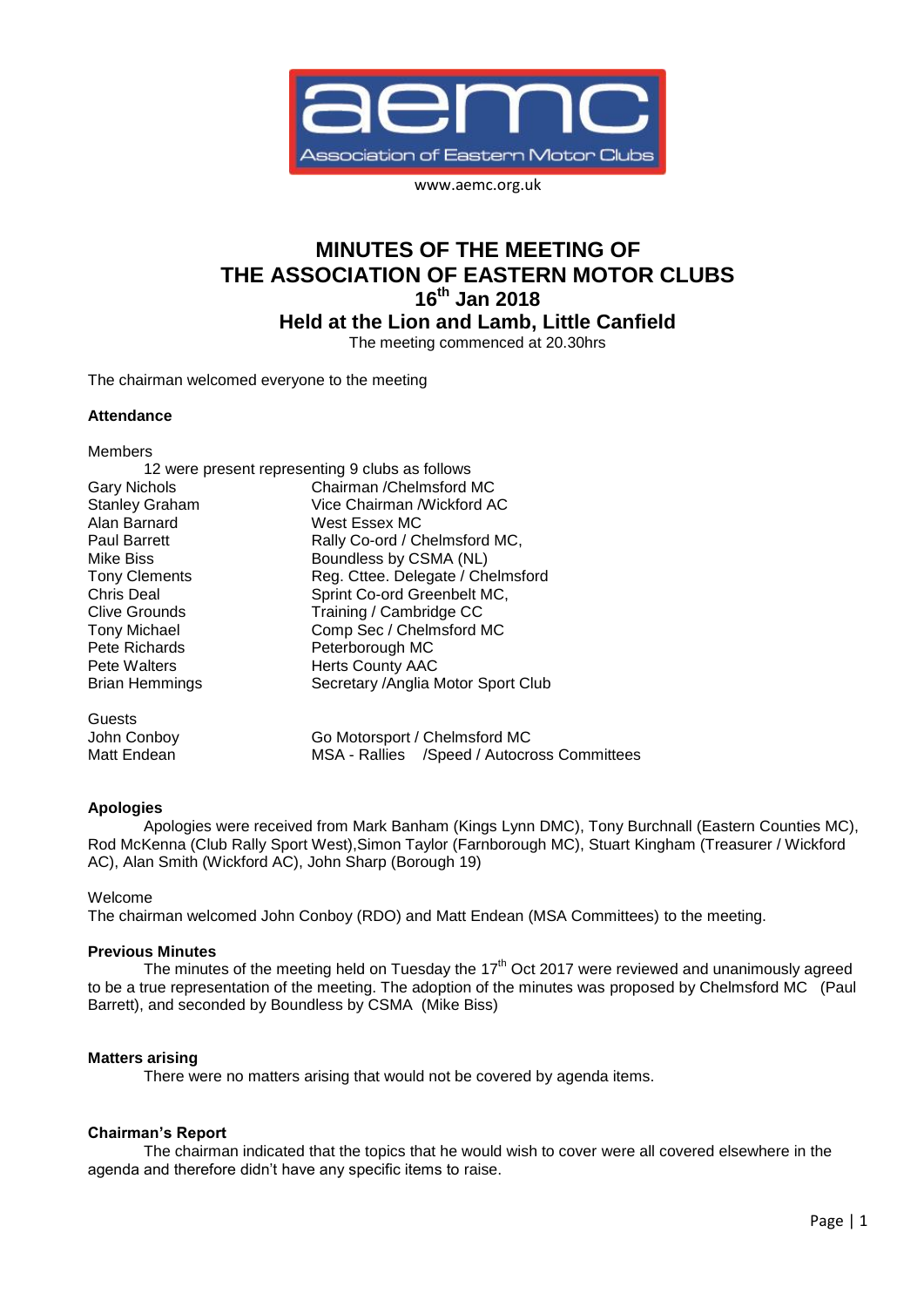#### **Treasurers Report**

In his absence the treasurer had provided a report which was submitted to the meeting.

The accounts currently stand at £10,750 with a total of £100 in issued cheques that have not yet been submitted for payment.

Income from the two 2017 association championships is included although the costs for the presentation evening have not yet occurred.

To date 18 clubs have renewed membership for 2018. Clubs that have not yet are urged to do so as soon as practical.

#### **Secretary's report**

Applications.

No applications for membership had been received.

#### Correspondence received

Copies of minutes and notices from the MSA and other associationshave been received. In particular the membership certificate for 2018 and annual report for 2017 have been received from the MSA

A notice had been received from Rochester MC indicating that they wished to resign from the association. Lack of activity within the club was cited as the reason.

#### **Reports**

#### **Stage Rally Championship**

The 2017 championship was completed successfully although the final round at Rockingham was reduced to one day as a result of heavy overnight snowfall.

The championship awards evening will be held on the 15<sup>th</sup> Feb. at the Brands Hatch hotel and will be co-hosted with ASEMC.

It is anticipated that after all expenses for trophies and the awards evening have been taken into account the championship will at least break even.

The 2018 championship is planned with the first round to be held at Brands on the 20<sup>th</sup> Jan.. Registrations to date have been encouraging including a number of new entries. Based on the position this far it is forecast that there will be an increase in contenders in 2018

## **Sprint Championship**

The 2017 championship was also concluded successfully. Awards will be presented at the same event as the rally championship on the  $15<sup>th</sup>$  Feb.

Regulations for the 2018 championship have been released. This will be contested over 17 events.

A proposal was put to the meeting that a small group should review the classes and format of the championship for future years with a view to ensuring that it provides a fair basis that is in line with competitor's requirements. It was agreed that the suggestion should be supported with a small group from both associations (AEMC and ASEMC) meeting to create a proposal. When available this proposal will be circulated to clubs for consideration before being adopted.

#### **MSA / Regional Committee**

There had been no regional meetings since the last association meeting and so there were no specific updates. The next regional meeting is in Feb. and clubs were requested to raise any items they wanted to be considered for submission to that meeting.

The timeliness of appointments of MSA stewards, an item at the previous meeting, was raised as being a continuing area of concern.

#### **RDO / Go Motorsport**

John updated the meeting that as a result of availability issues following an accident progress over recent weeks had been less than planned.

However prior to the accident a SCCoN / AMSC event at Snetterton had been supported. Some 175 autosolo passenger rides had been provide by a team of 22 "competitors" with a sum of £400 being raised from donations for the events charity.

An initiative in conjunction with the Kings Lynn club is planned targeting 14 to 16 year olds.